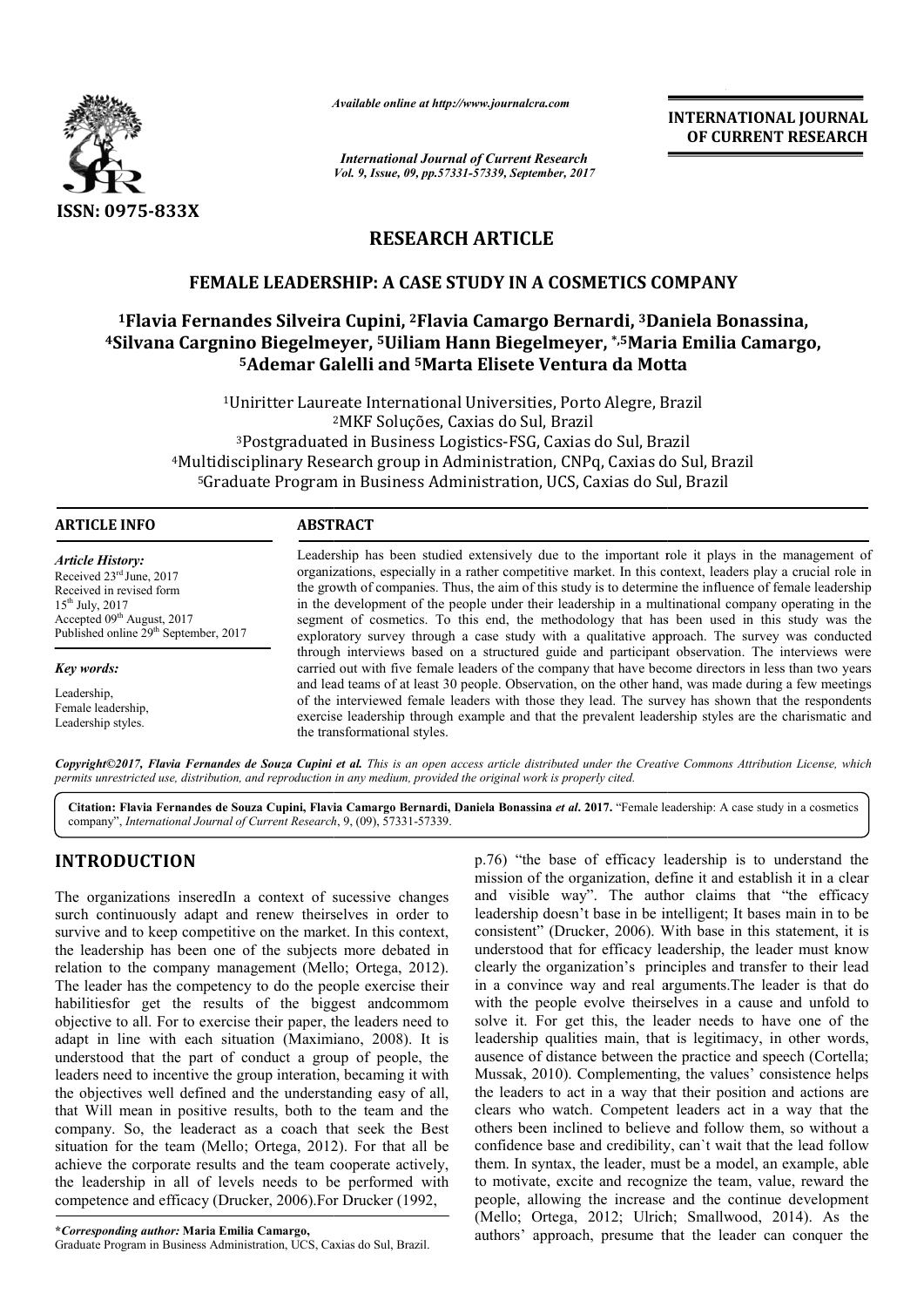confidence of the team and bring it to close, you need to do what says, transparent and legitimate way. In relation to legitimacy, fit highlight that the authentic leaders are sincere people about themselves and their belief, inspiring trust and developing sincere relations with another. The authentic leader doesn't born ready, recognize his limitations and seeks to overcome them (George, 2008; George, 2009).

So as the leaders, the teams are compound with different personalities, principles and ways to understand and administer the situations. This adversity of personalities requires from the leader, among another features, empathy, resilience and respect with particularity of each person from his team (Goleman, 2002). In turn Boyatzis (2006, p. 3) describes that "the big leaders are intelligent emotionally and have regards for other people [...]". The author (2006) also highlight that big leaders face the difficulties, challenges and opportunities with empathy and compassion for people who lead.As this premise understand it that a leadership exercised with sensibility, contributes to the leader knows best their managed, as well the qualities and weakness of the people. However, the theory of emotional intelligence, suggests that for this, the leader must first recognize his own feelings, potentialities and limitations (Goleman, 2002). The exemplary leadership involves at least five practices: trace the way, inspire a shared vision, challenge the process, enable others to act, encourage the mind (Kouzes; Posner, 2008). In this context, men and women are equally effective as leaders, but there are some characteristics that differ and became them more competent in some acting areas than others. The men aspire to count more with de formal authority, since the women tend to use more the charisma, the interpersonal skills and the personal contacts in the practices of leadership (Rosenerapud Bateman; Snell, 2007).

According Fleury (2013) there are some skills that differentiate the female management style, as a process capacity of multiple information and situations that propitiate a systemic vision, greater flexibility and ability to perceive the people as a whole and not only the professional scope.Against of above exposed, this study seeks to answer the following of research problem: In what way the characteristics of female leadership influence in the development of led, in a cosmetic company? Therefore, this article has the main objective to identify the influence of female leadership in the development of led in a cosmetic company. The study seek also, as specific goals, identify the main leadership styles present in the analyzed company; and verify in what way are developed new leadership.The company contemplated in this study was founded in 1963, in a small store in Dallas, Texas. The company started its activities in Brazil, in July 1998. Today, it has 3,5 millions of independent beauty consultants and act in more than 35 countries. The Brazilian operation of the company is the third largest in the world, losing just for china and the United States. The study shows as the methodology an exploratory research with qualitative approach, by mean structured interviews from a script, applied at parcipants-keys, that is, five professional that act as leaders in the company referenced. This study is organized as follow way: initially has the theoretical framework, following the research methodology used, after data analysis the data finally the final considerations.

#### **Theoretical framework**

On theoretical substantiation Will be approach about the leadership concept, leadership characteristics and styles of leadership. Among the leadership styles will be presented the charismatic leadership style, transactional, transformational and coaching. Will be approach also the female. leadership.

#### **Concepts of leadership**

The leadership theme has been discussed inside the organizations, because of the importance of the performance of the leaders for achieve the company results and permanence of these on the market that operate.Robbins, Timothy and Sobral (2011) define the leadership as capacity of influence a group of people to achieve goals and objectives. The same authors (2011), emphasizes also that the leaders need to inspire employees to crave the reach these targets and goals.In turn, Hunter (2006, p. 18), defines leadership as "ability to influence people for work enthusiamatically, aiming to achieve common goals, inspiring confidence through the character force way" From adiccional form, Gil (2001, p. 220), states that, "[...] the managers need to act constantly as leaders, so leadership is nothing more than a form based on personal prestige and acceptance of subordinates".The influence exercised between leader and subordinate, is not only generated the profile of the leader and their competencies, so also is related to the profile of the team and the organizational context which is Inserted. This way, for the leader to be expression way of the leadership, he must to direct efforts in the sense of make converge the interests of organization and his team (Novo; Chernicharo; Barradas, 2008).New, Chernicharo and Barradas (2008, p. 19), highlight that leading a team is how to conduct an orchestra, is a process of synchronism and fine tuning of instruments. The accord of them, the leadership view this way, understand much come and back and acceptance of mistakes, providing learning and possibility to increase to the leader as to their subordinates.

Hunter (2006, p. 20) evidences that  $\prime\prime$  lead means to conquer people, involve them in a way that put your heart, mind, spirit, creativity and excellence in the service of a goal``. The same author (2006) emphasize that is not necessary to have a placing of lead for be a leader and enthusiasm others to have more spirit and effort.The leadership is an ability that can be developed, that is, is a competence that can be acquired through education and training (Hunter, 2006). Additionally, new, Chernicharo and Barradas (2008, p. 10) claim that the leadership ability can be learned through provision and life experience. To the authors quoted previously, the leadership is a method susceptible to be developed.Before the concept of some authors regarding the leadership theme, can understand that the main idea is to influence people in sense to motivate them to do their job with enthusiasm and dedication, so that, committed to the goals of the organization and recognize the rule that realize in business.For the Leadership to be exercised in a effective way are need three requirements: work, responsibility and confidence. Before this requirements, the effective leaders don't accuse others when there are problems, and yes, take responsibility for the mistakes of their subordinates, so for the achievements. According to the last requirement, the confidence is a conviction that the leader acts according what utter; it`s to believe in his honesty (Drucker, 2001).About trust Cortella and Mussak (2010, p. 31) say that "[...] the idea of trust, the reciprocal faith, present in the relation between leader and led, with all dialectic that he carries". The authors explain that there is trust from led in the leader's convictions, when the leader experiment in their attitudes that which ensures that it is true.Kouzes and Posner (2008) describe that to increase the confidence is a necessary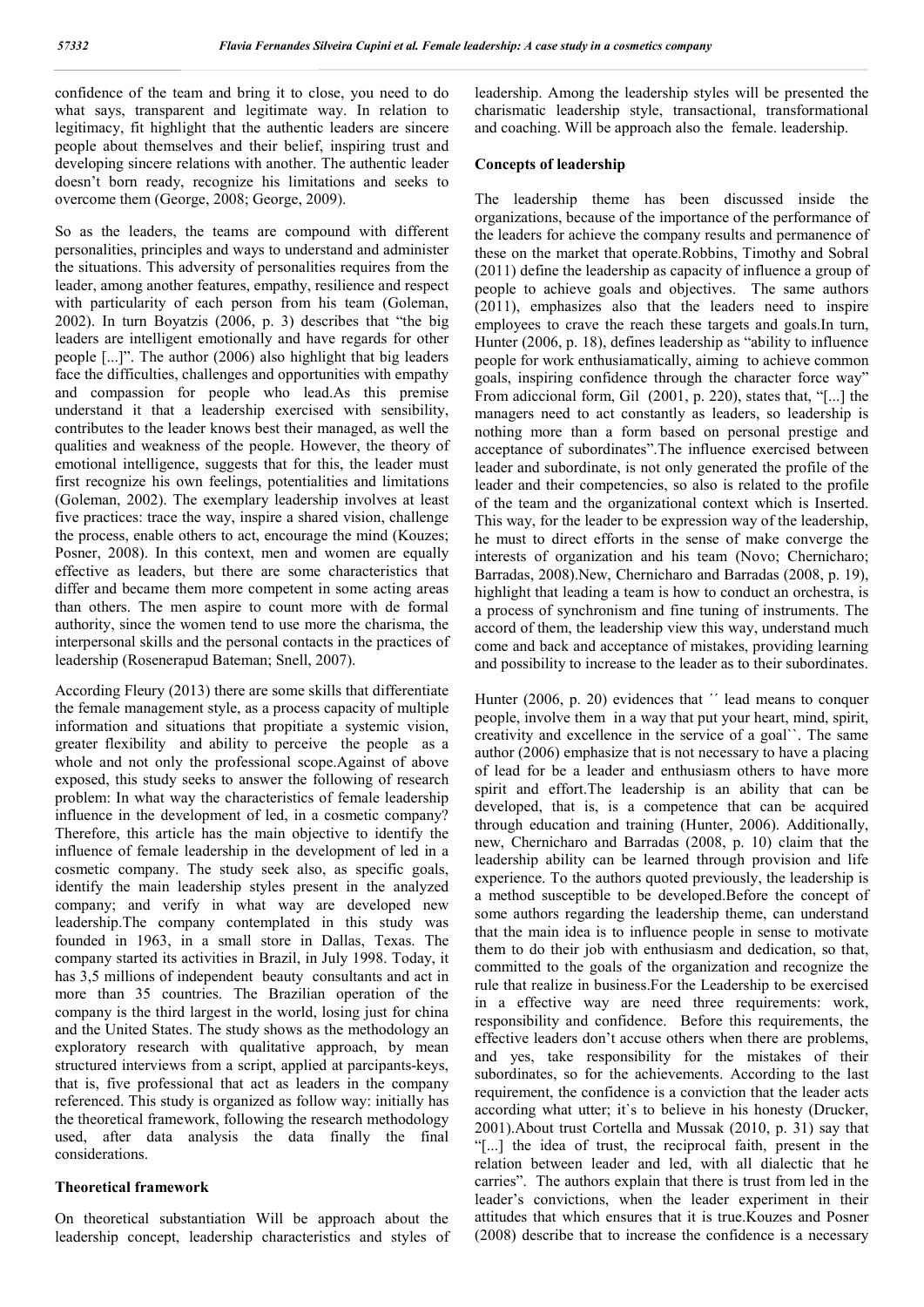step to strengthen the other. And to lead accordingly with the events, situations and people put the leaders in a position to experiment the leadership with confidence, so these attempt actions that reinforce the self esteem of their subordinates. Confidence and ethic are premises for effective leadership. This way, "the authentic leaders know who they are, what they believe and what they value and act according to their values and their beliefs, this way openly and honestly" (Bateman; Snell, 2007).

According to Hunter (2006) there are eight leadership qualities, which not just define leadership, but also represent the character. These qualities are: be patience demonstrating have self control; be kind appreciating and encourage others; be humble demonstrating absence of proud; have respect with the people giving due importance that they deserve; be altruistic renouncing his own needs for the benefit others; know forgive people without resentment; be honest with people, and have commitment being loyal to his choice.To Collins (2001) there are five levels in the leadership competencies hierarchy and, to be the leader reach the top of this pyramid, are necessary two essential characteristics: personal humility and professional will. According Collins (2001), leaders this kind are found in companies made to win, in transition from good to excellent. The leaders of level five are modest, they attribute the most part of his success to external factors and luck. Besides that, prepare successors for that these achieve the result also better in the following generation, differently of the egocentric leaders who prepare their successors to the failure. Bateman e Snell (2007) corroborate that the level five leadership involve a combination of Professional will deep and personal humility, that generate a lasting greatness.Complementing this approach Cortella and Mussak (2010, p. 134) highlight that "a part of lead admiration appears when he sees the leader with humility, seeking also knowledge". Continuing with Cortella and Mussak (2010), the three fundamental components for the bases of relations in the leadership are admiration, respect and trust.

In the perception of de Kouzes and Posner (2008), the only way to solve the conflicts and contradictions of leadership is humility. The authors emphasize that only is possible to avoid excess of proud when the leader recognize as a human and such, he needs others help.Kouzes and Posner (2008, p. 319) claim that "the search for the leadership starts with an internal search to find who you are". According to the same authors (2008), with self development conquer self confidence, which is indispensable to lead. To lead others, first it is necessary to lead yourself and for this the leaders need to recognize their limitations and weakness, as well as their strengths and abilities. Maxwell (2011) exposes to lead are necessary three characteristics: initiative, sacrifice and maturity. The same author (2011, p. 16) says that "the credibility of a leader starts with the personal success and confirm in the initiative to help others to achieve the success too".For Joiner e Josephs (2009) agility is a vital competence to the success of leadership in the scenario actual of turbulent economy. Agility in the leadership, in essence, is a process that allows to take decisions wiser through the self reflexion and resilience. In turn, Drucker (1996) confirms that the leaders must be proactive, honest, have a vision of the future, capacity of incentive and represent the collective will. This way, the behavior of the leader, his actions and the way to administrate his own life, determine if the people will want to follow it or not.

In summary, presented in the Figure1, the main characteristics presented by studious of leadership.

| Author                  | Characteristics                                  |
|-------------------------|--------------------------------------------------|
| Bateman e Snell (2007)  | Confidence, etic, honesty, humility and will.    |
| Collins $(2001)$        | Humility, modesty and will.                      |
| Cortella e Mussak       | Admiration, confidence, humility and respect.    |
| (2010)                  |                                                  |
| Drucker (2001)          | Confidence, honesty, proactivity and             |
|                         | responsability.                                  |
| Hunter $(2006)$         | Patience, kindness, humility, respect,           |
|                         | altruism, pardon, honesty and commitment.        |
| Joiner e Josephs (2009) | Agility, self reflexion e resilience.            |
| Kouzes e Posner (2008)  | Self-confidence and self-development.            |
| Maxwell $(2011)$        | Initiative, sacrifice, maturity and credibility. |

Source: the authors

Considering the various explanations about the leadership theme, it is supposed to lead effectively, the leader needs to perform his function according with what utters, so that to gain credibility for his team. And also, understood that leadership requires, among others qualities, respect, empathy, commitment and power of persuasion with his subordinates to achieve the common goal based on a trust relationship.

### **Leadership styles**

There are many leadership styles to be followed and each leader has his own style to manager people, for each leader has his personality and his way to administer the situations. The people differ for the behavior flexibility, some adapt to external factors and situational, others, however are more consistent, and this define the leadership style (ROBBINS, 2008). In sequence refers to some of the main leadership styles and their characteristics.

There are three traditional approaches to the study of leadership according Figure 2:

| Figure 2. Tradicional leadership approaches |  |
|---------------------------------------------|--|
|                                             |  |

| Approaches of draw     | Leadership perspective that attempt<br>to       |
|------------------------|-------------------------------------------------|
|                        | determine the personal characteristics that the |
|                        | great leaders share.                            |
| Comportamental         | Leadership perspective that attempts<br>- to    |
| approaches             | identify what the good leader does, that is,    |
|                        | what behaviors he shows.                        |
| Situacional approaches | Leadership perspective that suggests the traces |
|                        | and important behaviors not exist and that the  |
|                        | effective leadership behavior varies according  |
|                        | to the situation.                               |

Source: adapted from Bateman e Snell (2007).

Will be approaches following the definitions about the charismatic leadership styles, transactional leadership, transformational leadership and coaching.

#### **Charismatic leadership**

According to Robbins (2008), the charismatic leadership "[...] means that the followers do assignments of heroic leadership skills or extraordinary when observe determinates behaviors". The charismatic leaders idealize and involved on the goal that wanted to achieve, they are unconventional, assertive, selfconfident and authors of radical change (Robbins, 2008).The charismatic leader receives other denomination as inspiring leader, transformer leader, revolutionary leader and agent of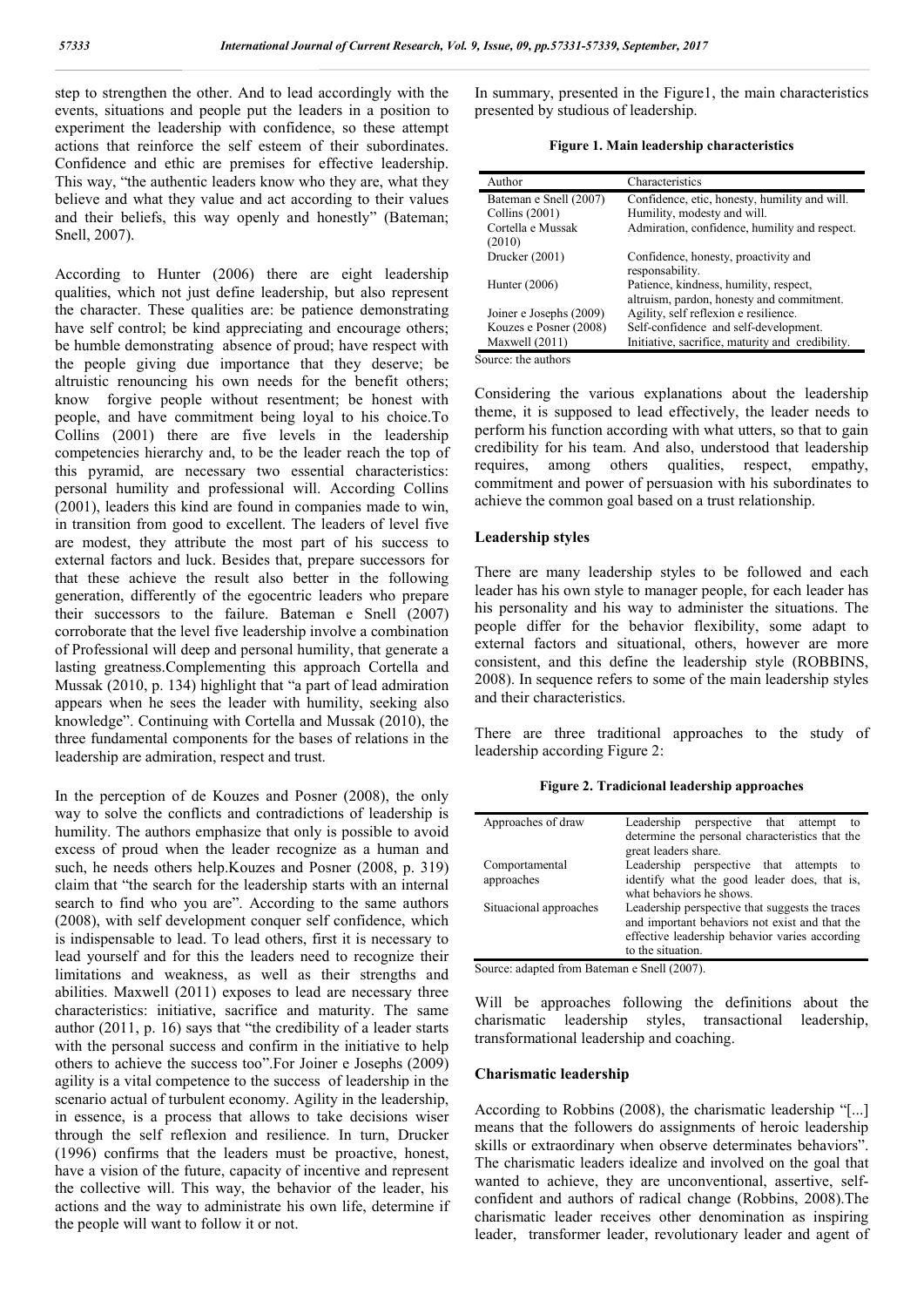change. He charismatic leader is someone who take the followers and work exceptionally to concretize a goal. Charisma means to cause impression on followers, usually refers the heroes and extraordinary personalities. However, the personal characteristics are associated with the idea of charisma are human and relativiely well distributed, the leadership study point to be an important segment of behavioral aspect (Maximiano, 2008).In turn Bateman and Snell (2007) describe the charismatic leaders are controllers and self-confidence. And that self-confidence inspire in their followers trust, credibility, consent, obedience, emotional involvement, affection, admiration and high performance. According to it, Robbins (2008) claims that the fundamental characteristics of charismatic leaders are self-confidence, vision, articulation skills, strong conviction, unusual behavior, change agents and sensibility to the environmental. For the author aforementioned (2008), there is a correlation between. Charismatic leadership, increased performance and the satisfaction of followers. This way, the followers that work for the charismatic leaders strive more because like their leader and respect him.The charismatic leaders influence their subordinates through emotions, showing courageous behavior so that transmit and convince about his vision. This way, some people are more receptive to this style of leadership in moments of crisis and insecurity, others are naturally susceptible to charismatic leadership. However, there is an important relation with self-esteem of followers, people with low self-esteem tend to demonstrate more acceptance of charismatic leadership style (Robbins; Timothy; SOBRAL, 2011).

#### **Transformational and transactional leadership**

The transactional leaders conduct and motivate their followers to the goals established through the requirement of each function and assignment. The transformational leaders inspire their subordinates to overcome the own interests for the good of the organization or the group (Robbins; Timothy; Sobral, 2011). The transformational and transactional leadership are not opposing styles, are complementary to each other. The transactional leadership is the base of transformational leadership, being that this last results levels of effort and performance beyond the obtained in transactional leadership. However, a transactional leader need to be transformational qualities to be an effective leader completely (Robbins; Timothy; Sobral, 2011).The transactional leader perceives the management as a chain of transactions which reward power and coercion to command and reward his followers. The transformational leader generates enthusiasm, is charismatic, revitalizes the organization and motivates people to transcend their interest on behalf of the group (Bateman; Snell, 2007).Robbins, Timothy and Sobral (2011, p. 377) claim that "the transformational leaders or charismatic may have a visions and communicate it persuasively, but, sometimes this visions is wrong or the leader is more concerned with his own need and pleasures [...]". This way, it appears that this leadership style, the leader can to influence both positive as negatively on the performance of the team.

#### **Coaching leadership**

Coaching is a process that contributes to the people become and reflect about their worldview, their values and beliefs, as well as deepen their learning, incorporate new skills and aptitude. This process when property conducted, active the self discover and the utilization of a potential until not used by the individual to his personal and professional overcoming (Krausz, 2007). The coaching propitiates individual to find and access the best of itself, through assertive questions that take them to think in a way that he wouldn't think, so as to assume responsibility for their mistakes and successes, failures and successes. Thus, the coaching must takes his team to discover and access his potential, teasing personal development and co responsible the team for the results obtained (Vieira, 2011). Ventura (2011) complements saying that no leader can lead other people if can't leader himself. After the self-knowledge, the leader is ready to develop the learning with their subordinates.Krausz (2007), claim that "the coaching presuppose a coluntary mutual interaction which the coach has not authority about, or condition to assume alone the responsibility for results of the coachee". To Ventura (2011), the coaching process increase in a fast way the performance and benefits the development of a communication leaders and led. The leadership coach is a proposal where the leader uses techniques and conducts as a style of leadership aiming potentiate the performance of people.

Leadership coaching is a process in which the leader directs his led to development of his performance, using clear guidelines to create measurable goals (Porche; Niederer, 2002). Lima (2011) claims that coaching is a way of leadership more actual, that facility the positive change, supporting the led to achieve the desired result. And what reinforces confidence in the leadership exercised by a leader coach is coherence among the factors thought, emotion and action.A leadership style of coaching means to offer guidance and support in tricky situations that require changes of attitude. Therefore, no matter the people function, the focus of coaching is selfresponsibility, which encourages to make decisions, be objectives and in line with the team`s goals and the organization (Blanchard, 2011). For Blanchard (2011) there are five common applications at the organizations: performance coaching is used to the performance of the individual return to acceptable standards; development coaching is used when the individual has hight performance and is able to assume new responsibilities; career coaching is used when the individual is ready to career transition; Support coaching to learning is used when the individual needs to maintenance of recent trainings; internal coaching, used when the leaders make use the process to develop team members.According Ulrich e Smallwood (2014) the most important resources for a leader are the people and when the behaviors are reinforced by coaching and institutionalized by human resources practices, the tendency that the leadership actions holds up is much larger.For integration well-developed leadership coaching, there are seven main components: reasonable time to reflexion; high-quality feedback, judicious and wide-ranging; critical influence the process of coaching and small groups; the profile and competence of leadership coach; a variety of process to accompaniment; integration of coaching with the general organizational context and strategic; and different coaching themes in different leadership transitions (Poel, 2009). Against of premises aforementioned, it presupposes that the style of coaching leadership is a process by coach leader stimulates their led cochees to auto discover, develop self and self blame for their actions and choices.

#### **Female leadership**

The woman have demonstrate so competent and effective as men to assume important positions and strategic within the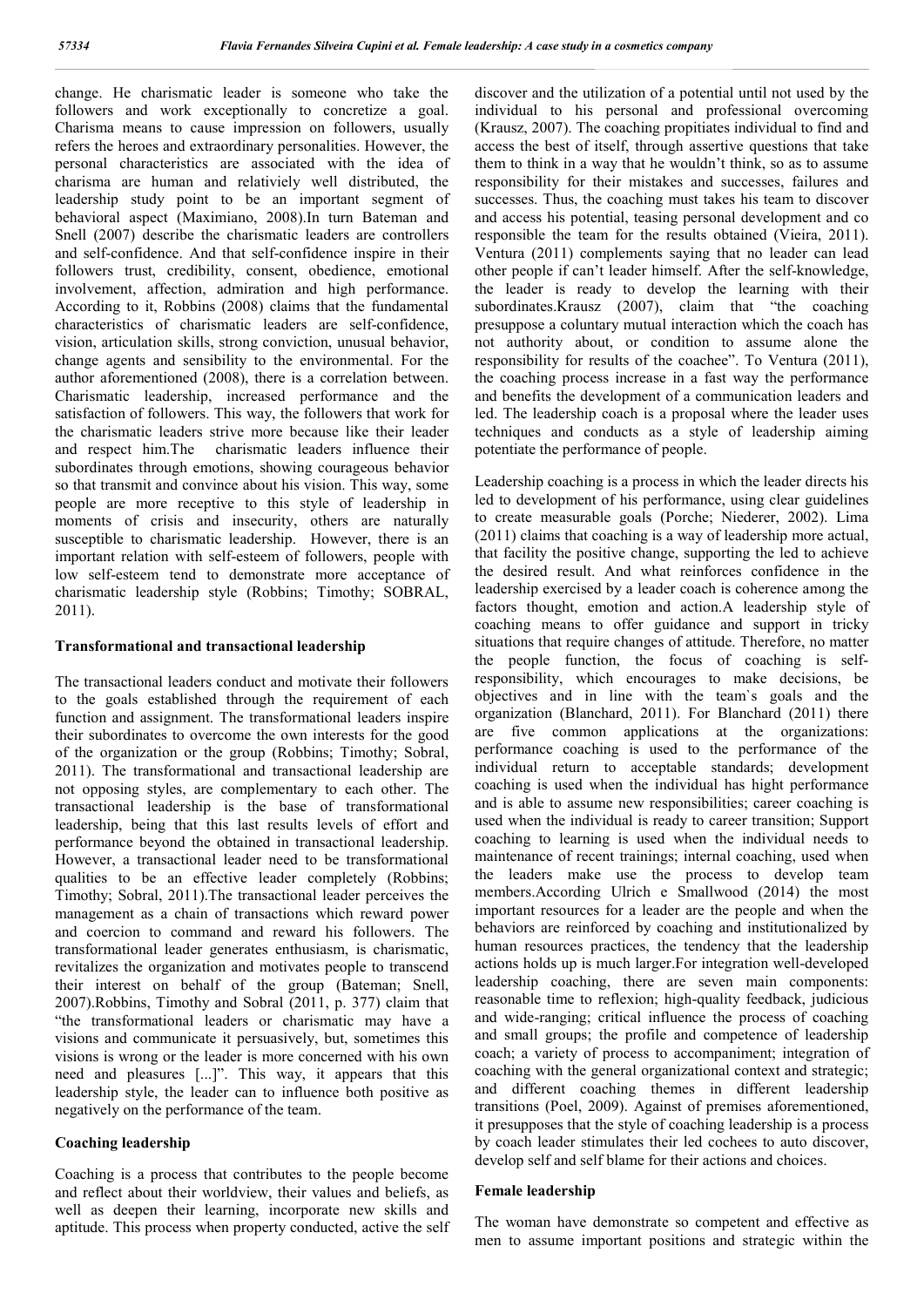organizations. With there are gaining more marketplace and achieving recognition of their ability and good business performance. But the number of woman occupying leadership positions is still lower in relation to men (Fleury, 2013). The interest for female leadership has been growing. The woman are occupying higher functions of command and power in business management, in Government and in society in general. The female personality or male can characterize certain style of leadership, that can be recognized to headship as a mother or executioner father (Moscovici, 2011). To Fleury (2013) there is a positive relation between the female participation in positions of leadership and company`s performance, so is possible to identify some skills that differ the style of female leadership, such as a systemic vision of the business.The feeling of being recognized and appreciated raises self-esteem and easy the success. To recognize the contributions of led, the leaders are encouraging the hearts and spurring an internal change in each one (Kouzes; Posner, 2008). The leadership style can be attached to the genre, but cannot be generalized, so the function requires conduct similar to men and women. Therefore, the women can assume with domain the leadership roles, even that they continue to face barriers because of preconception linked to the genre. Because in general, regardless of gender, the leaders must be sensitive to the situations and the followers, adapting to reality and the necessary conditions to the success of their role. Before this, the woman are occupying the leadership positions independent the style adopted. Their qualities, are learned or innate, allow race leadership positions with the opposite sex. And despite the obstacles, the woman can seeks to overcome and go in direction to the continuous growth (Rodrigues; Silva, 2015). The women with less formation and more instructed are more interesting, better mothers and best community members. However, even overcoming in numbers the men who attend colleges, the women`s salary is still considerably lower than the men. However, the women have a different way to thinking of the men, have a special intuitive quality, that does not translate in inferiority or incompatibility, but in a great advantage (Ash, 1994). To women to be a successful leader it is needed to do with the things happen. This women need to be differentiated by their personality, goals and abilities, for this the characteristics necessary are: enthusiasm, discipline, will, determination and consideration for others. Complementing, there isn`t reason in absolute for a woman does not be successful in business. All she needs is: intuition, long-term vision, knowledge of business and market, and critical sense. Counterpart, same attitudes are necessary: not complain, never to be late, don`t be afraid of positioned; and don't lose control (Ash, 1994).

#### **METHODOLOGY**

This study was used as methods the exploratory research and the case study, with a qualitative approach. The research was realized through interviews with a group of leaders at a multinational company, the segment of cosmetics, on the North Zone of Porto Alegre. According Yin (2010), the case study is used in many situations, to contribute to our knowledge of individual phenomenon, group or organizational. The method of case study allows the investigators retain significant characteristics of the facts of real life, like behavior of small groups, as well organizational and administrative process. Roesch (2005) claim that the techniques main of data collect are the interview, questionnaire, testing and observation. So, to collect data was realized the interview technique. Gil (2008)

define interview as "[...] the technique in which the investigator introduces himself in front of the investigated and formulates questions, with the goal to getting the data of interest to investigation". According Gil (2008), the interview is a form of conversation, in which one of the parts seek to collect data and other offered as a source of information.For the data collect was used the technique of structured interview from a script constructed with base in author`s theory Kouzes e Posner (2008) about the theme of leadership. Prodanov e Freitas (2013), claim the structured interview "[...] it is when the interviewer follows predeterminated script". The script of the interview through review of a professor specializes in the area of management.Besides that, was realized a pré-test to ensure the understanding of the issues. According Prodanov e Freitas (2013) every instrument of interview must be tested with a small part of population or sample, before applied in research, in order to make possible adjustments necessary.To achieve the objectives of the study, were interviewed five leaders, these being women, age between 33 and 38 years, active in a organization of cosmetic segment. The interviews were realized through previously scheduled meetings in locals where the conferences are held with their teams. The interviews were recorded, and later, transcribed to ensure the credibility of the study. The criteria for choice of interviewed selected were: to be team leader with more than 30 people and have conquered the position of director in a period less than two years in carrier in business.The Figure 3 presents the profile of the interviewees, their characteristics, such as age, marital status and previous profession. The interviewees were designed by letters to ensure the confidentiality of information.

**Figure 3. Profile of Interviewees**

| Interviewee | Profile (age, marital status, previous profession) |  |
|-------------|----------------------------------------------------|--|
|             | 36 years old, married, accountant.                 |  |
| R           | 36 years old, married, commercial representant.    |  |
|             | 38 years old, married, import analyst.             |  |
|             | 33 years old, married, accountant.                 |  |
|             | 33 years old, married, financial assistant.        |  |

Source: the authors

For execution of the survey were interviewed five directors of the company. The interviewees were conducted in the period of 07 to 06/17/2016, and had length of time of 22 to 36 minutes, which is according to Malhotra (2009), whose theory points that interviews usually last about 30 minutes. Besides the realization of the interviews, were realized field note in meetings developed by the company. The note is a technique that involves registration of behavioral patterns of people to get information about the phenomenon of interest (Malhotra, 2009). The researcher participated in three meetings of the unit as an objective to understand better working in the company and the leadership style: the first meeting involved the presentation of products; the second meeting constituted at the close of the month and team recognition; in turn, the third meeting was related to perfumes and the way to realize the commercialization. This step of observation was realized during the month of June 2016.

#### **Data analysis**

From the interviews realized, considered six topics, in which are presented some passage of the interviews listed below. Tried to group, according to analysis of contents, highlighting aspects that were repeated in interviews and demonstrate in fact the style and the leadership predominant characteristics.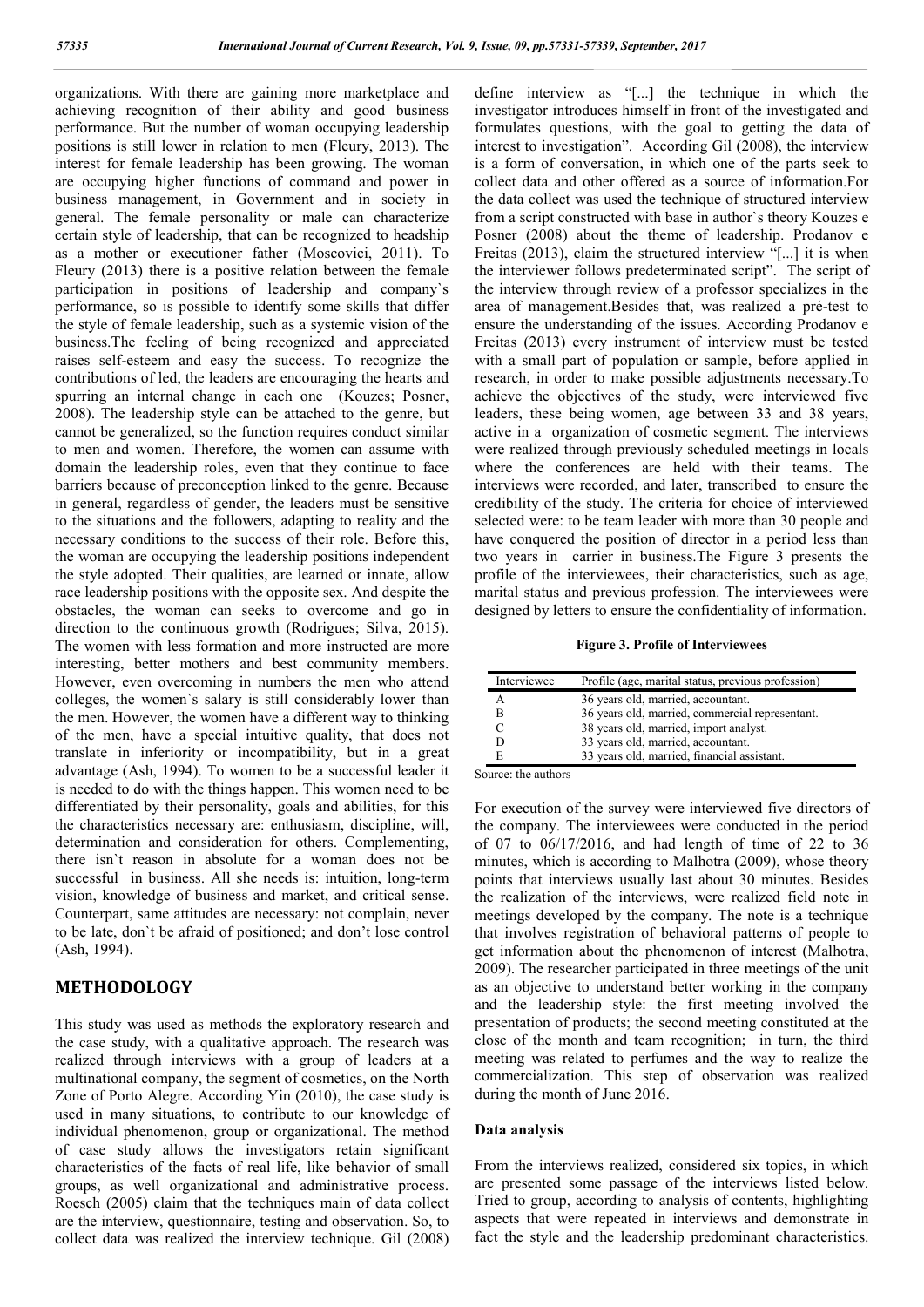The leaders interviewed are identified with letters according to the order of achievement of the interviews (A to E). Initially all the interviewed performed other Professional activities, were consumers of cosmetics and joined at the company through their consultants. The interviewed A and D were working in a multinational company in the field of agricultural implements as accountants, joined the company and when formed as directors, resigned to act exclusively in the new profession.In turn the interviewed B, worked as a sales representative for a pharmaceutical laboratory. And one day, she was visiting doctors in Center Mother of God and there was an event of the directors at the hotel that called her attention, because they were all well dressed, makeup and happy, so she asked to them what it was necessary to became a director. She started to work at the cosmetics company and two month later she was fired from the lab. So she began her qualification to become director and discovered that she was pregnant. She graduated one year latter her initiation and two days before to born her second daughter. Stand out in the worlds the interviewed B "[...] you need to believe much, if only what others say, it`s no use, it has to be your will even". The interviewed C worked in a logistics company, began the carrer to gain extra income and after graduating as director, began to exercise only the profession in the cosmetics company.

The interviewed E had a car rental company with her husband and was researching options for coaching courses. Then she saw her consultant at the time to post that the cosmetic company was offer a coaching course and asked if she could take, because it was so cheap in relation to prices in the market. However to make need to be consultant, so she made her inscription and after the first dates and the she had facility to sell the products, decided to close the car rental and dedicate herself only to her career. The interviewed E emphasized: "Actually I started quite by chance [...] because if someone offer to me to be a consultant I would never accept, because I thought that I wasn't to sell no way".Stands out in the worlds of interviewed A"[...] it certainly changed my life in every way [...]". For the interviewed B "today I have a quality of life that a working on the books doesn't give me". In turn, the interviewed E "I went to the first day of the course and I loved that energy [...] Were some 300 women gathered and was a good energy, an energy so inexplicable".During the interviews it was observed in participates a strong passion for what they do, a feeling of professional realization and high self-esteem. Also, the question of the gain of quality of life, according to highlight reports. In syntax, the interviews show that the main factors to start the career in the company were: professional changes, need to improve the quality of life, identification with the products and brands, wishes related to personal life, such as conciliate motherhood with the professional career, improving time managing, independence and reducing the pressure of corporate environment.

#### **Company values**

According related by the interviewed, the company`s philosophy are based on the values: "God, family and career". In first place Gog, in second family and third the career. The directors claim that these three values are very strong in the company and are preached and following full. In relation to the values transmitted by the company, were emphasized in the answers of the interviewees: A "and this philosophy enchants me because is much more than a business, is very gratifying to see that many times you really change the lives of the people

[...]"; D "having the balance of values in your life is what we women need, much of the balance these values". E " this was one of the things that caught may attention also in the beginning [...]"; E "[...] God, God, they talk in God, so much I was a person that didn't have much faith and today I am a person with a lot of faith [...]". During the visits realized in the unit meetings of directors with their teams, it was observed that the values transmitted by company are mentioned in all the meetings even, the start of each event is realized a company`s prayer, where are referred to the three values in order to importance.This practice to evidence the company`s values are aligned with the Kouzes and Posner studies (2008), that which report the importance of clarifying the values and claim common ideals. The authors emphasize that clarify the values is one of the main commitments of the leader. This commitment can be realized by means of authentic communication.To become a trust leader, is need to have a comprehensive understanding of their own beliefs, values that drive your life, express with frankly and communicating with authenticity. The values establish the parameter for the decisions that we need to take in our daily. Therefore, to transmit the values of the company is need to believe and follow them (Kouzes; Posner, 2008).

#### **Meaning of leadership and female leadership**

The interviews show that the company teaches to lead by example. For the interviewed this is the working methodology adopted with the teams. On the answers, is possible to verify that all, even after to be directors, continue be consultants, selling, doing demonstrations, in order to teach their led by example.About the meaning of leadership, highlights the words of interviewed D "is to inspire, make other women want to be where they are and show as it works, so we have to lead by example [...]", which meets with the literature, the leader must be a model, an example, able to motivate, thrill and recognize the team.In general, the interviewed emphasize the meaning to lead by example through the words: Interviewed E 'I lead by example, because I do the job of a consultant even, going to the street, making contacts, making beauty session, giving attention".For my customers [...]"; interviewed A "[...] all that I say to them do, I do first, I do demonstration, I sell well, I recruit new people, I give myself"; interviewed C "I think that I have to be an example for the people, you don't have to be a leader for the people do, I think that first you have to do".Lead by the example is according to the ten commitments of the five leadership practices according Kouzes and Posner (2008, p. 71, "giving example is all much important that can do. Is to make with your acts speak louder than your worlds". The interviewed emphasized that are very close and committed to their led. According to the reports, the female leadership is developed through the capacity, which the directors receive training in leadership from their elite executive directors, called national directors, that are one level above them. The interviewed minister training to their consultants who are in career development. They aren't all that make career, some of them despite the potential, don`t have intention to forming a team and this is respected. For those wish to be leader, are proportionate specific training. Besides that, is realized accompaniment and after are formed, will be their directors descendants.The interviewed defined as their main characteristics of leadership: A "I am a lerder very present, I listening a lot and I always try to qualify myself, improve and share with them". "[...] focused, I don`t lose my personality and determination". C "[...] my characteristics are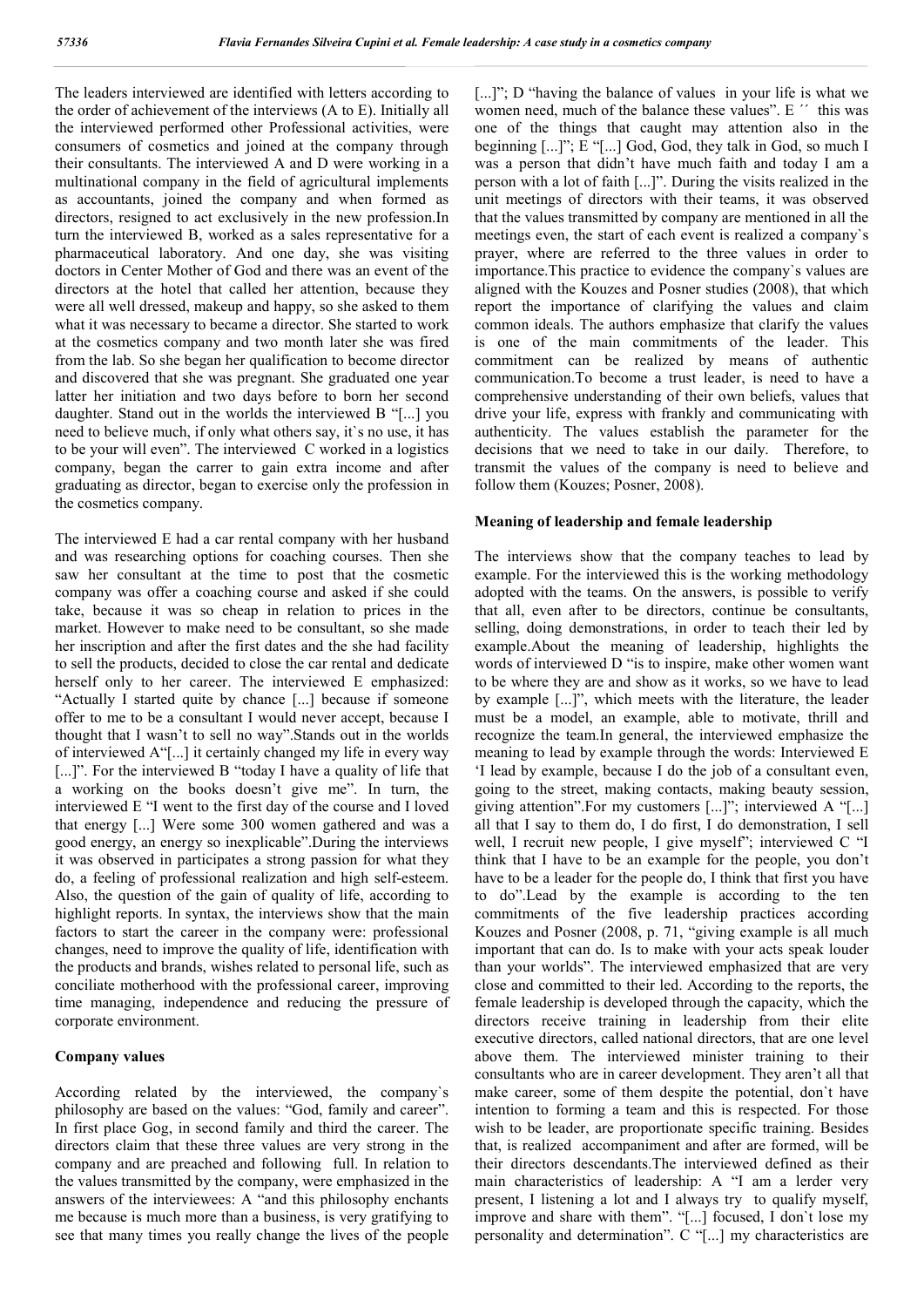vision, direction and initiative"; I consider myself very optimistic, I am a good listener and very observant"; E "[...] I lead by example, I guide and do a good follow-up and I respect them, regardless of performance``.

In summary, present in Figure 4 the main characteristics of leadership of leaders interviewed.

**Figure 4. Main characteristics of leadership of the interviewed**

| Interviewed   | Characteristics of leadership                        |
|---------------|------------------------------------------------------|
|               | Committed, updated and always share information.     |
| В             | Focus, authenticity and determination.               |
|               | Vision, proactivity and initiative.                  |
| D             | Optimism, good listener and observer.                |
| E             | Give example, track performance and respect the led. |
| . .<br>$\sim$ |                                                      |

Source: the authors

According analysis of leadership characteristics of interviewed, it was found that they agree with the literature on leadership. Be a good listener, according Ventura (2011), the essence of coaching leader is stance on to put fully as a listener of their subordinates. About vision, Drucker (1996) emphasizes that the leader need to be a vision f the future. Kouzes and Posner (2008) submit among five practices of leadership, which the leader has to inspire a shared vision, which to meet with the characteristics of leader A, sharing information with the team. The proactivity submitted by interviewed C, is according to one of the characteristics of leadership displayed by Drucker (2001). The interviewed B brought the characteristics of authenticity as explained by George (2008) the authentic leaders are sincere people themselves and inspire confidence. On the characteristic respect is one of the qualities brought by the interviewed E, and she is in line with the vision of Hunter (2006), where respect is one of the qualities that represent the true denotation of the character of the leader. Finally, the characteristic of initiative is according to Maxwell (2011) that claim that the success of a leader is confirmed in the initiative to help others achieve success too. Among the leadership styles presented, most interviewees identied themselves with the charismatic and transformational. A and D: Charismatic leadership, B and C: transformational leadership and E: leadership coaching. Some interviewed justified their choices: B "I think I am transformational, I work a lot with the girls and with the will and desire of them"; D "I believe that I am a mix of charismatic leadership with coaching [...] I try to discover the dream to then work the mental reinforcement of each one of them  $[\dots]$ "; E " $[\dots]$ " Know how to handle with people is emotion, so you have to know how to deal with the emotional of people that are being led". The placement of interviewed E come in encounter with literature, in this case, with the charismatic leadership style. Leader who convinces his led through the emotions, showing courage and self-confidence (Bateman; Snell, 2007). Discover the dream, above mentioned words of interviewed E, are according with the literature, "[...] the leaders must know intimately the dreams, hopes, the aspirations, visions and values of the people". (Kouzes; Posner, 2008). During the realizing of the interviews, highlight the phrase of interviewed B "I not ensure, they ensure" also she is according with the premise of coaching leader. According to Vieira (2011) the coaching leader co-responsible the team for the results obtained. As the report interviewed, the company works with many goals, but the individual goal for each one participates who wants, both to the directors, as the consultants. The interviewed D emphasizes that "[...] each one

Will work for how much want to gain, there are charges, just stimulus thought the awards"`. The leaders claim that put in first place the desire of the led. In this context, highlight the words of leader E" [...] the career plan of the company is perfect, so the team growing I grow, I growing the team grows. So my interest is the growth of the other and that is perfect".The interviewed claimed that they put in first place the desire of led follow the transformational leadership, as Bateman and Snell (2007) the transformational leader transcends their interests in the interests of the group.

#### **Development team**

As the report interviewed, the development of skills in the team is done from the identification of each profile. All of them receive training focused on the profile and where each wants to get. The trainings are weekly, fortnightly and monthly, where are addressed several issues since product until the financial aspects. They explain through the feature words: A "[...] There isn't to be director without beeing good consultant, because the base of the business is Sales". B " showing to them that all can be leaders, you just want [...]"; E "[...] the  $20\%$  the team that produce the  $80\%$ , I have to see each one, the personality of each one, the competence of each one that can worked more``.To occur this development excepted the commitment and dedication of the led. Were words of interviewed "[...] if I AM director is because all week I was at the meeting, is because I followed the example of someone to get here  $\left[\dots\right]$ "; D " What I expect of them is more focus, more commitment to their dreams [...]"; E " I hope commitment, respect and help spirit among them and good customer service[...]".To gain this commitment, the interviewed seek to transmit confidence to their led deliver what is promise, seek to create a closer relationship, keep well informed and updated about the company and the cosmetics market. What is according to the literature, so George (2008) to the leader can gain the confidence of his team and bring it close, you have to do what it is says. Among the words of interviewed B about confidence, stands out: "[...] is to show what I am not a chef, I am not going to fire and I do it for you, for you help". You can also highlight in speech of interviewed B: "[...] I show to my husband their messages: Director you are my everything!" "director how I lived without you until now! "so this things are without price, is trust, affection and is a freebie". Show trust to get trust. The leader must be the first to trust, is the leader show that is prepared to trust, his led are more inclined to believe that brings their interests in their heart (Kouzes; Posner, 2008). The moments of listening with the led happens through individual meetings, mark a coffee, a lunch, where the led can feel comfortable to share the difficulties and points to improve. The moments of listening also occur by whatsapp, where can access them at any time.To ensure the self-development of the led, the leaders interviewed provide training, are available to clarify doubts, share career examples of other directors, showing other leadership styles that work. The interviewed B emphasizes that "I don't assure, they assure. They go after. The only thing that I can show is the way, is show what can be done". The words of interviewed are according to one of five practices of example leadership, according Kouzes e Posner (2008), which is pave the way.

#### **Final considerations**

The result of this study on the guiding question of your identify the influence of female leadership in a cosmetics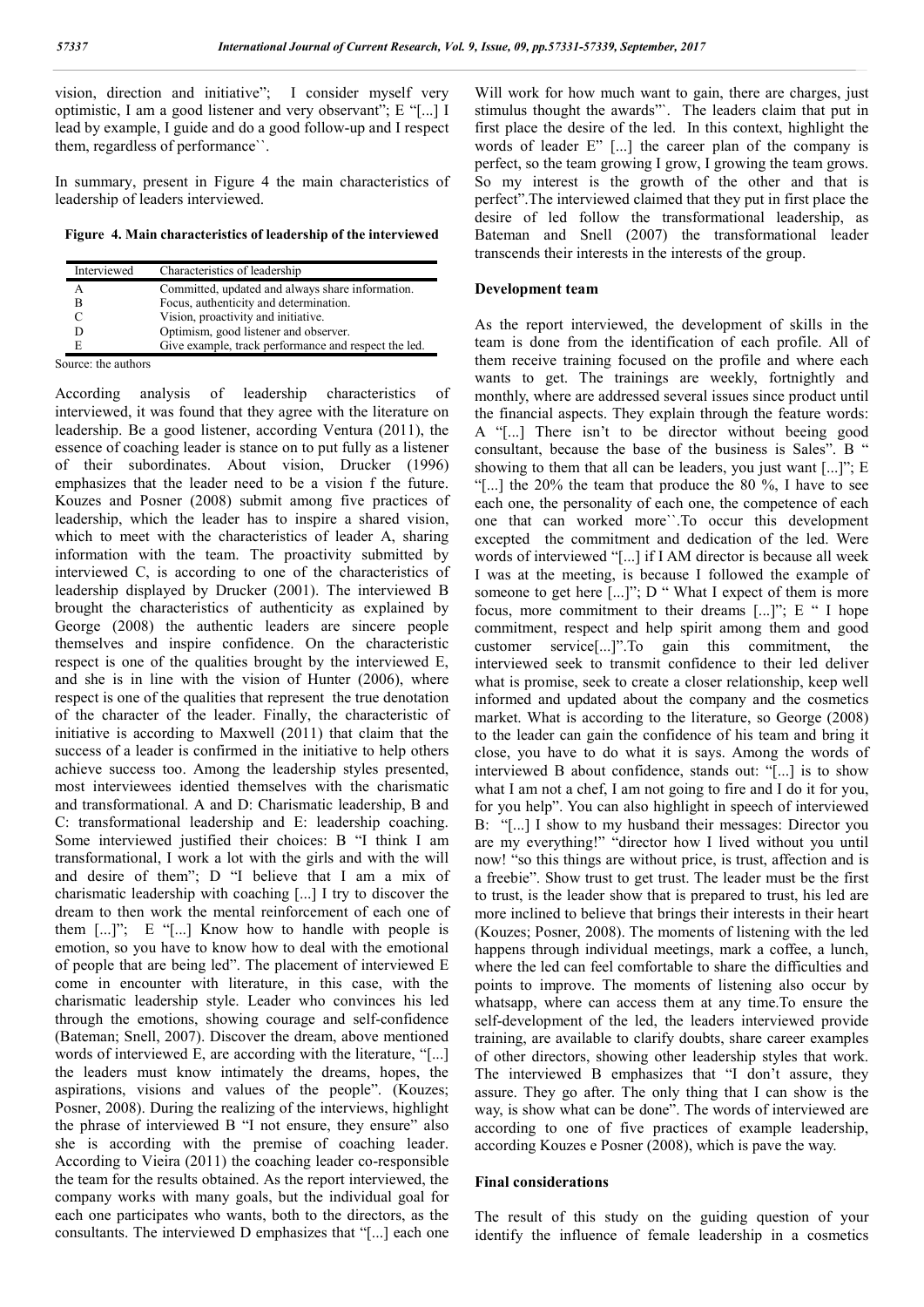company, revealed that there is a common feature used as the company's leadership methodology, which is to lead by example.It was also verified that this influence is linked directly to self-esteem and the confidence to transmit to their led in order to both parties achieve success and realization of your dreams.

**The survey identified the main leadership styles present in the analyzed company:** charismatic leadership and transformational leadership, and these two styles have some common characteristics as present courage, self-confidence, enthusiasm and motivation to led. And finally, it was found that the manner in which the new leadership are developed through the identification and implementation of trainings focused on leadership provided by the company, as well as the monitoring of consultants in qualification to make up your training directors. The results show that the objectives of this research were achieved.The methodology used in this study provided an understanding of leadership applied in the enterprise, and the observation technique assisted in the identification of details like the enthusiasm and motivation transmitted to the team, practice leadership methods reported in the interviews as well as the strong belief in the values transmitted by the company. And also the high esteem and professional fulfilment of these women.Although the study has been carried out under rules of scientific research, the same presents some methodological limitations that should be considered, for example, the sample of the survey. It is understood that a greater number of respondents would provide breadth of information on the characteristics and styles of lead used in the company. For future research, it is suggested that an ethnographic study of the daily life of the directors with their teams and clients. And also, a quantitative research on the perception of the led relative to their leaders.In view of the relevance of the theme leadership, aims that this study can provide future research.

### **REFERENCES**

\_\_\_\_\_\_. Administração: mudanças e perspectivas. São Paulo: Saraiva, 2008.

- \_\_\_\_\_\_. Administrando para o futuro: os anos 90 e a virada do século. São Paulo: Pioneira, 1992.
- \_\_\_\_\_\_. Como elaborar projetos de pesquisa. 4.ed. São Paulo: Atlas, 2002.
- \_\_\_\_\_\_. Gestão de pessoas: enfoque nos papéis profissionais. São Paulo: Atlas, 2001.
- \_\_\_\_\_\_. Liderança autêntica: resgate os valores fundamentais e construa organizações duradouras. São Paulo: Editora Gente, 2009.
- \_\_\_\_\_\_. O Líder do Futuro: visões, estratégias e práticas para uma nova era. 8.ed. São Paulo: Futura, 1996.
- \_\_\_\_\_\_. O melhor de Peter Drucker: o homem. São Paulo: Nobel, 2001.
- Ash, Mary Kay. Milagres que acontecem. 3.ed. [S.l.]: Mary Kay Inc., 1994.
- Bateman, Thomas S; SNELL, Scott A. Administração: liderança e colaboração no mundo competitivo. São Paulo: McGrawHill, 2007.
- Blanchard, Ken. Liderança de alto nível: como criar e liderar organizações de alto desempenho. Porto Alegre: Bookman, 2011.
- Boyatzis, Richard E. O poder da liderança emocional: liderança vibrante com empatia, esperança e compaixão. Rio de Janeiro: Elsevier, 2006.
- Collins, Jim. Empresas feitas para vencer: por que apenas algumas empresas brilham. 9.ed. Rio de Janeiro: Elsevier, 2001.
- Cortella, Mario Sergio; Mussak, Eugenio. Liderança em foco. 5.ed. Campinas: Papirus, 2010.
- Drucker, Peter Ferdinand. Administrando em tempos de grandes mudanças. São Paulo: Thomson, 2006.
- Fleury, Maria Tereza Leme. Liderança feminina no mercado de trabalho. [S.l.]: GVEXECUTIVO, 2013. v.12.
- George, Bill. Confie em você: sua história de vida define sua liderança. São Paulo: Saraiva: Versar, 2008.
- Gil, Antônio Carlos. Métodos e técnicas de pesquisa social. 6.ed. São Paulo: Atlas, 2008.
- Goleman, Daniel; BOYATZIS, Richard; MCKEE, Annie.O poder da inteligência emocional: a experiência de liderar com sensibilidade e eficácia. Rio de Janeiro: Campus, 2002.
- Hunter, James C. Como se tornar um líder servidor: os princípios de liderança de o monge e o executivo. Tradução de A. B. Pinheiro de Lemos. 2.ed. Rio de Janeiro: Sextante, 2006.
- Joiner, Bill; Josephs, Stephen. Agilidade na liderança: cinco níveis de maestria para antecipar e iniciar mudanças. Rio de Janeiro: Rocco, 2009.
- Kouzes, James M.; Posner, Barry Z. O novo desafio da liderança: a fonte mais confiável para quem deseja aperfeiçoar sua capacidade de liderança. Rio de Janeiro: Elsevier, 2008.
- Krausz, Rosa R. Coaching executivo: a conquista da liderança. São Paulo: Nobel, 2007.
- Lima, Madailda de. O líder coach não diz aos outros o que fazer, ensina-os a pensar. In: PERCIA, André; SITA, Maurício. Manual completo de coaching: grandes especialistas apresentam estudos e métodos para a excelência na prática de suas técnicas. São Paulo: Editora Ser Mais, 2011. 337 – 342.
- Malhotra, Naresh K. Introdução à pesquisa de marketing. São Paulo: Pearson Prentice Hall, 2009.
- Maximiano, Antonio Cesar Amaru. Teoria Geral da Administração: da revolução urbana a revolução digital. 6.ed. São Paulo: Atlas, 2008.
- Maxwell, John, C. O livro de ouro da liderança: o maior treinador de líderes da atualidade apresenta grandes lições de liderança que aprendeu na vida. 2.ed. Rio de Janeiro: Thomas Nelson Brasil, 2011.
- Mello, Joamel Bruno de; Ortega, Marlene. Práticas de gestão de pessoas. São Paulo: Alaúde Nova Cultural, 2012.
- Moscovici, Fela. Líder-mulher ou Líder-homem. Revista ESPM, São Paulo, mar./abr. 2011. Disponível em: <https://www.yumpu.com/pt/document/view/12493513/lid er-mulher-ou-lider-homem-espm>. Acesso em: 07 jun. 2016. p.128-133.
- Novo, Damaris Vieira; Chernicharo, Edna de Assunção Melo; BARRADAS, Mary Suely Souza. Liderança de Equipes. Rio de Janeiro: FGV, 2008.
- Poel; Martine Van Den. Desenvolvimento de executivos e coaching de lideranças: In: Kets de vries, Manfred F. R.; Korotov, Konstantin; Florent-Treacy, Elisabeth. Experiências e técnicas de coaching: a formação de líderes na prática. Porto Alegre: Bookman, 2009. 155-174.
- Porche, Germaine; Niederer, Jed. Coaching: o apoio que faz as pessoas brilharem. Rio de Janeiro: Campus, 2002.
- Prodanov, Cleber Cristiano; Freitas, Ernani Cesar. Metodologia do trabalho científico: métodos e técnicas da